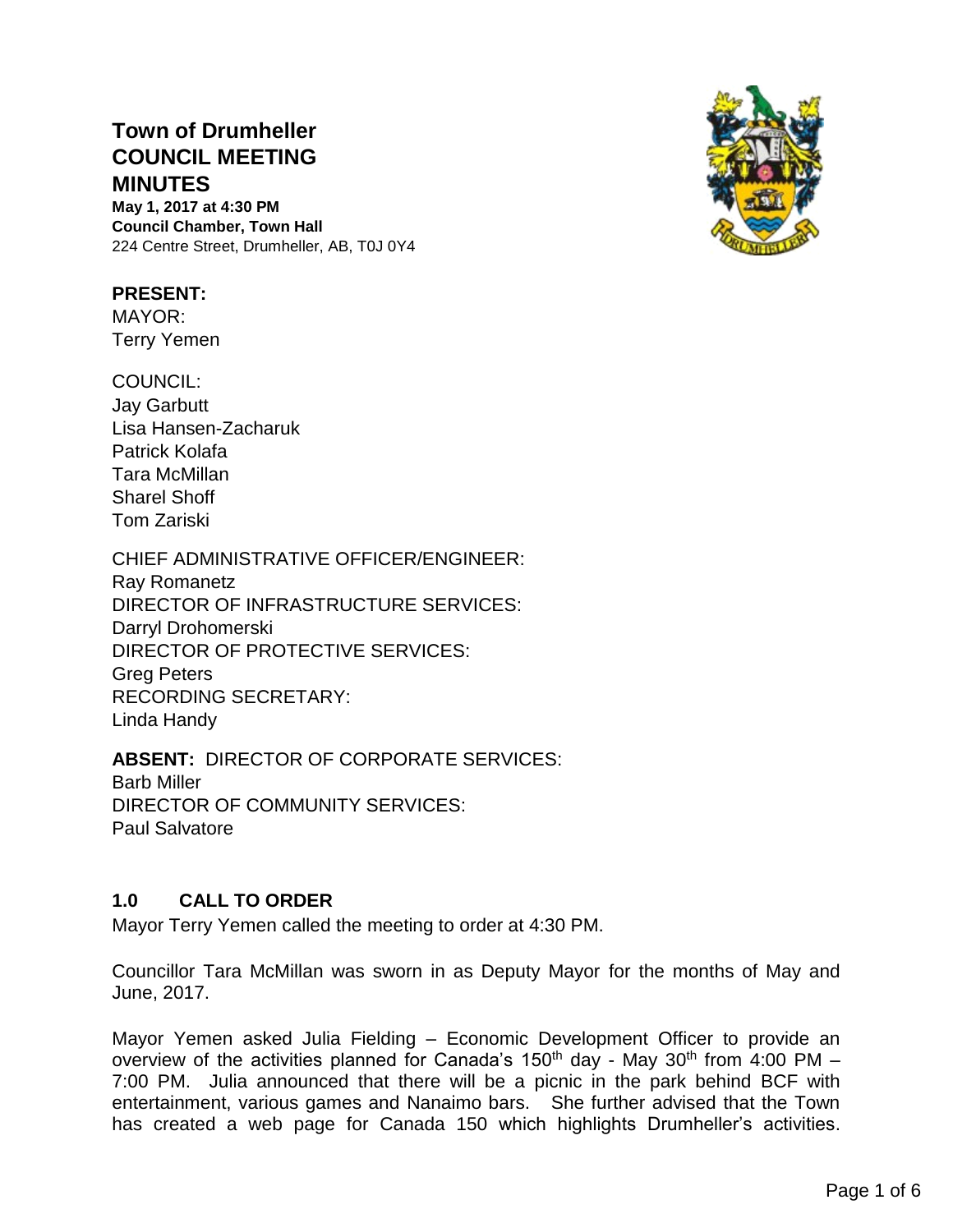Councillor T. Zariski announced that the Dinosaur Golf Club is also having a Canada 150<sup>th</sup> event on May 28<sup>th</sup> – you can golf for \$5.00 and there will be a free BBQ and cake.

# **2.0 MAYOR'S OPENING REMARK**

## **3.0 PUBLIC HEARING**

## **4.0 ADOPTION OF AGENDA**

#### **Addition to the Agenda: 14.1 Labour Matter**

**MO2017.47** Hansen-Zacharuk, Garbutt moved to adopt the agenda as amended. Carried unanimously.

#### **5.0 MINUTES**

## **5.1. ADOPTION OF REGULAR COUNCIL MEETING MINUTES**

5.1.1 Regular Council Meeting Minutes of April 18, 2017 Special Council Meeting Minutes of April 24, 2017

**MO2017.48** Shoff, Zariski moved to adopt the Regular Council Meeting Minutes of April 18, 2017 as presented. Carried unanimously.

**MO2017.49** McMillan, Hansen-Zacharuk moved to adopt the Special Council Meeting Minutes of April 24, 2017 as presented. Carried unanimously.

# **5.2. MINUTES OF MEETING PRESENTED FOR INFORMATION**

#### **5.3. BUSINESS ARISING FROM THE MINUTES**

#### **6.0 DELEGATIONS**

6.1 Presentation of Housing Needs Survey - Drumheller District Senior Foundation – CAO Jennifer Krystoff and Board Member Tom Zariski

Councillor Tom Zariski advised that the final version of the Senior Housing Needs Assessment and Strategic Planning Report is available to share followed by CAO Jennifer Krystoff presenting the budget and financial information.

Councillor Zariski provided highlights of the Housing needs assessment Report as follows:

- The document is a comprehensive assessment of all current and projected needs of senior housing which is important for grant submissions;

- The document primarily looks at supportive housing SL1, SL2 and SL3 (SL4 and SL4D which is administered by Alberta Health Services), independent housing such as the Manors (which are owned by the Province).

- Population and Demographics - the Foundation serves 11,335 area residents with 1745 Drumheller residents (Town population 7982). Drumheller's overall population in our region is aging (as seniors age, their needs increase). By 2036 almost 3000 people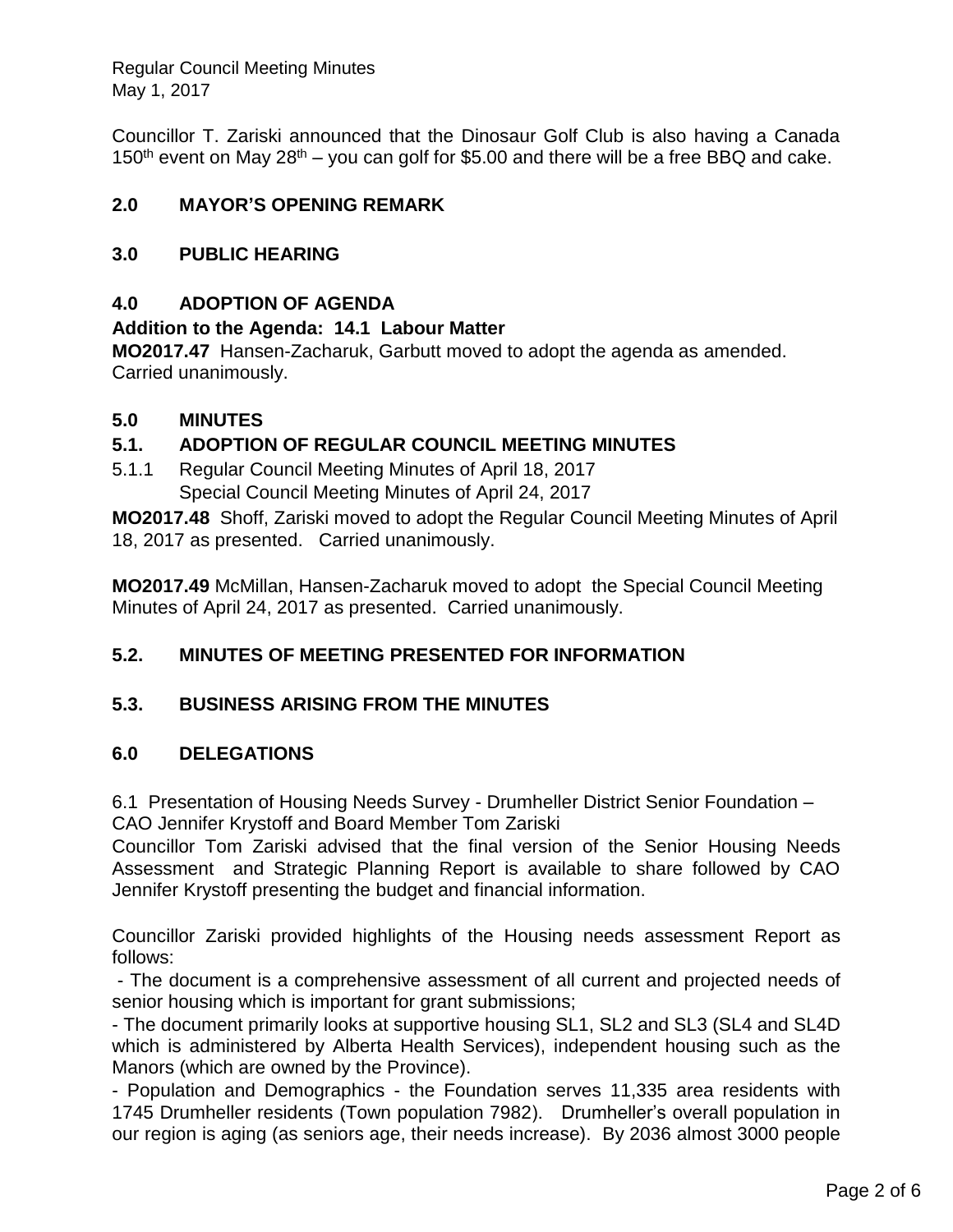in the area will be 65 plus with 2300 of those living in Drumheller. Drumheller has a higher than average proportion of seniors who have a higher than average income as well as a higher than average proportion of seniors who have a lower than average income. Persons in Drumheller receiving social assistance increased 39% from 2001 to 2014.

- Housing Supply – Between 1996 to 2011, average home values increased significantly in the area resulting in housing purchases or rental being unaffordable. Between 1996 to 2011, lost 60 rental properties. The Town saw an increase in recreation seasonal properties and a decrease in rental properties because the Town is allowing rental houses to be turned into a tourist accommodation which removes it from the rental market. Housing challenges – 10% of houses in Drumheller need significant repairs. Housing suitability –2% of residents are living in overcrowded conditions as well as a number of houses are not suitable for those living with disabilities. Between 55 – 60 seniors are paying more than 50% of their income on housing (30% is the recommended limit). Independent living units current need 75, current availability 77 (manors / cottages). Supported living units SL1 and SL2 (Sunshine Lodge) current need 40, current availability 78. Supported living units SL3 (Hillview Lodge) current need 20-25, current availability 36. Supported living SL4 and SL4D – the hospital has 65-66 rooms.

- Transportation for seniors is provided by valley bus.

Jennifer Krystoff provided an overview of the finances as follows:

- Overall assumption for 2017 budget is to remain status quo as there are no plans to expand.

- Budgeted revenue is \$3.8M and half of the budget is through rental rates and this percentage decreasing primarily due to vacancies. In 2007, 80% of revenue was from rental rates and now it is at 47% from rental rates due to vacancies. Increasing rental rates for residents each year is at 1.5% to recoup costs for renovations. Increase in the 2017 requisition from 2016 was about \$25,000 due to carbon tax. Government grants is 9% of income from the Lodge Assistance Program – receive \$12.7 per day per resident who fall under the income threshold and 63% of current residents qualify and the higher income renters recoup the difference. Basic Sunshine Lodge rates are \$1080 to \$1205 depending on the size of the room with older rooms in the 400 / 500 wings (does not include laundry, cable and parking). Hillview Lodge rental rents are higher because of the service provided and those rates start at \$1330. The revenue has decreased in the last three years, resulting in an increase to the annual requisition. Expenses are status quo with exception of carbon tax and a large portion is due to debt and salary and wages. The debt repayment is \$46,000 a month to Alberta Treasury Branch - Hillview and Sunshine Lodge loans mature in 6 years and currently just under \$2.4M in debt left to pay. Budget challenges - vacancies are increasing - 20 vacancies at Sunshine Lodge - each wing is 50% vacant primarily due to smaller outdated rooms and seniors want their own bathroom with a walk-in shower. The government is moving away from grants and towards tenancy and common agreement with the expectation of coownership. Other budget challenges are due to the increase in minimum wage - \$15.83 - \$20.75 is their wage average. As well as aging facilities - Sunshine Lodge was built in 2004 and Hillview was built in 2009 - major equipment now needs replacing and they will be reviewing their capital plan in the near future.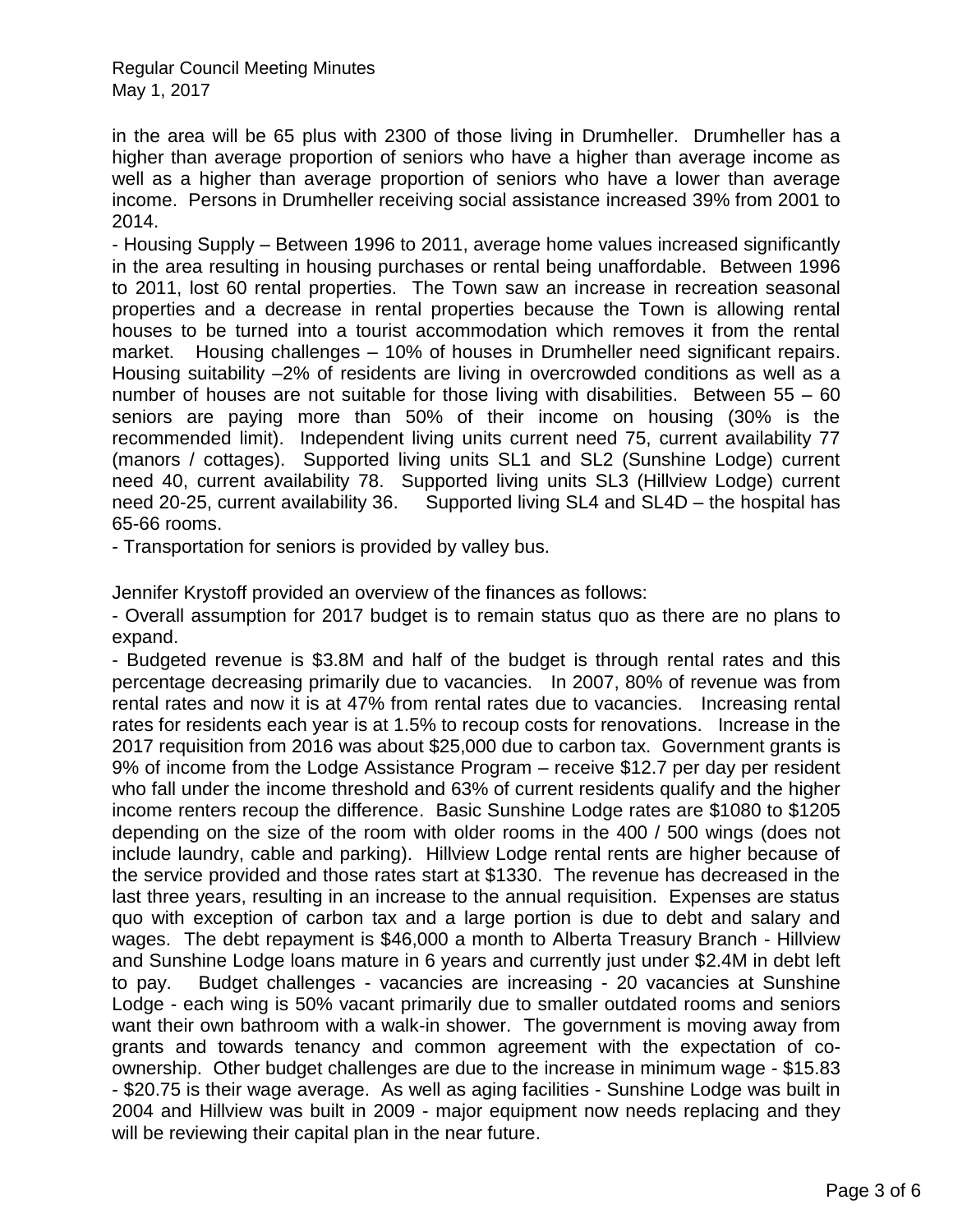J. Krystoff provided an overview of the Foundation's strategic refocusing and refined vision due to changing needs and aging facilities. Their goals include: create efficiencies across departments, look at the older wings to make them more marketable, review capital plan - budget for replacement costs, and partner with community organizations for new senior programs.

Questions from Council:

Mayor Yemen asked the impact of the carbon levy on their budget. J. Krystoff explained that the Province is pushing facilities to operate in a more green way to reduce energy consumption. ASHA group is providing information to lodges on how to do this.

Councillor Hansen-Zacharuk asked with regards to Hillview how long do SL3 residents reside at the facility because of the zero vacancy. J. Krystoff explained that when the residents come to Hillview although they are assessed to be SL3, they are moved on to SL4 within a few months (moved to acute care at the hospital and if no room, outside of the community until a bed is opened up). Councillor Zariski stated that SL4 residents are at the facility because there are no vacancies at the hospital and this puts a strain on the service level required.

Councillor Garbutt asked that the Foundation keep the Town informed on what the policy implications are moving forward given the senior housing assessment presented today. He further asked if the Housing Bodies are looking at assets because cash flow could be easily manipulated and seniors could be paying lower rent based on their income but not on their wealth. J. Krystoff stated that ASHA is lobbying the government to change legislation to consider assets rather than just line 150 on the T4. In response to a further question, Councillor Zariski explained that the Foundation would like to restructure the loans to allow movement for renovations. He further explained that it is their intention to take two rooms in the older wing to make it into one room at a cost of \$36,000 per room however longevity has to be built into the equation. He further recommended that the stakeholders get together for 1/2 day session to discuss plans in moving forward.

Council thanked Councillor Zariski and Jennifer Krystoff for their presentation.

6.2 Presentation of 2016 Policing Survey Results and New Police Committee Policy Manual – Police Committee – Chair Fred Makowecki, Board Member Tom Zariski and Director of Protective Services Greg Peters

Fred Makowecki presented the policy and procedure manual explaining that when the Province changed the Police Act to be more transparent and accountable, the RCMP detachments were given the ability to have a public consultation board or a committee as defined as having a public complaints director. This has hamstrung communities and they have an Advisory Body instead with the ability that unresolved complaints move up the ladder. They are finding that the public complaints director is a costly position and a higher level of security required and at the APG going forward to change the act from shall to may and if so, many more Police Committees would be formed in the Province. Drumheller has a Police Committee that meets every 6 weeks and more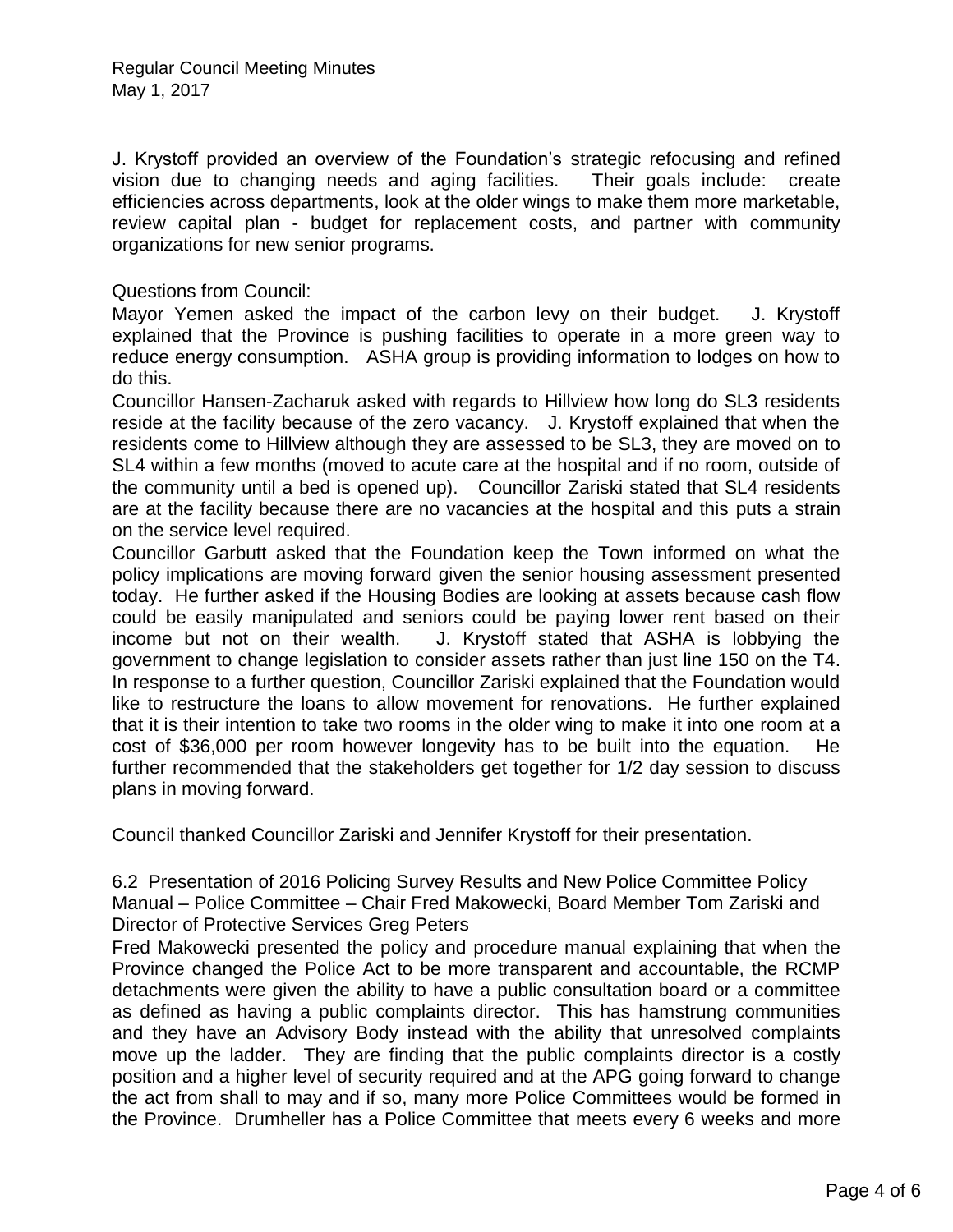frequent, if required. The Committee must approve a policy and procedure manual which ensures consistent operations. When board members have reached maximum terms, they must step down to allow for new members to serve and the manual provides guidance. He stated that he has served as Chair to the Committee along with Jim Decore for the maximum term of 10 years and both will be stepping down this year. He explained that a process is outlined in the manual for the appointment of new members. He stated that his membership with the Alberta Association of Police Governance resulted from his appointment to the Town's Police Committee. He has served on the Board of Directors for 6 years and the past year as Chair. He further stated that he had an opportunity to attend the Resilience 2017 in Edmonton focusing on resilience in the face of large natural disasters and will share this information with Town Administration. He explained that the Committee has asked the community what the RCMP priorities should be – the Committee received 500 responses (twice as many as last year). He circulated a copy of the survey questions and responses which is a survey available 365 days of the year for public input. He stated that two priorities this year will be traffic and property crimes. Councillor Zariski stated that Drumheller has the privilege of police oversight for our community and this is an anomaly in our country that should not be taken lightly.

Council thanked Fred for his presentation and for his years of service to the Police Committee.

- **7.0 COMMITTEE OF THE WHOLE RECOMMENDATIONS 8.0 REQUEST FOR DECISION REPORTS 8.1 CAO 8.2. DIRECTOR OF INFRASTRUCTURE SERVICES 8.3. DIRECTOR OF CORPORATE SERVICES 8.4. DIRECTOR OF COMMUNITY SERVICES 8.5. DIRECTOR OF PROTECTIVE SERVICES**
- **9.0 PRESENTATION OF QUARTERLY REPORTS BY ADMINISTRATION**
- **10.0 PUBLIC HEARING DECISIONS**
- **11.0 UNFINISHED BUSINESS**
- **12.0 NOTICE OF MOTION**